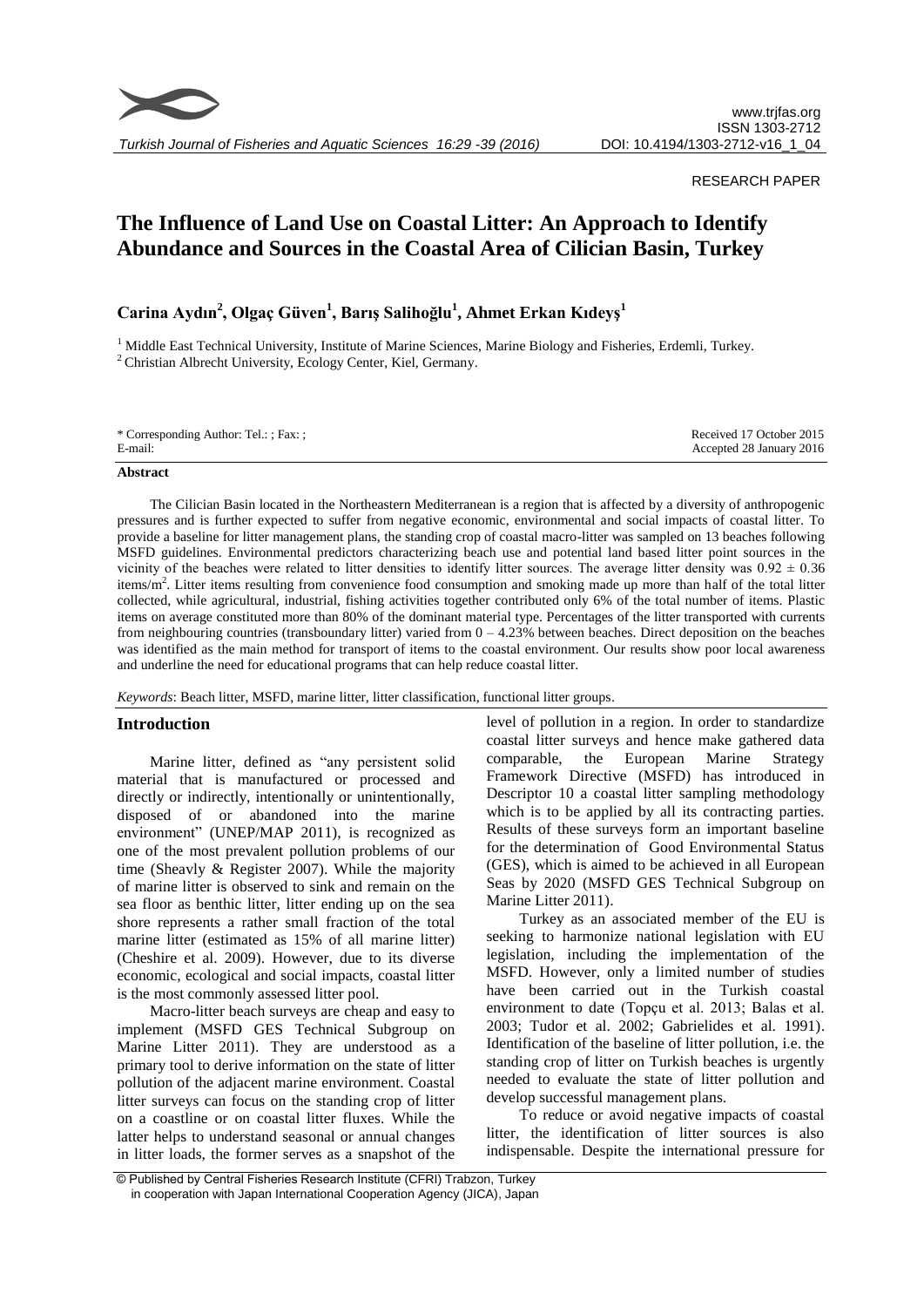standardizing coastal litter surveys and the crucial role of identifying the litter source, a sound and easily applicable methodology for litter source determination is lacking worldwide. Hence, information on litter sources is in general either absent or insufficient. In literature, the term 'litter source' is used ambiguously (Cheshire et al. 2009). It either refers to the spatial component of a source, i.e. to the point of emergence of a litter item (*origin*) or to the last type of usage or activity, where an item was employed (*function*) (Williams et al. 2003).

The Cilician Basin is a densely populated and multi-use region where agricultural, touristic, fishing and industrial activities co-dominate. Especially in the west of the region, human settlements are mostly confined to a narrow strip along the coast. This consists to a high extent of summer residences for domestic tourists, which leads to a remarkable increase in coastal inhabitants during the summer months (Ozhan 2005; Güler et al. 2012). These conditions cause a high emergence of litter, potentially leading to a diversity of adverse effects on the economy, society and the environment in the region. For instance, coastal litter was identified as the main complaint of both foreign and domestic beach visitors in the region, possibly triggering economic losses in the tourism industry by negatively affecting the aesthetic beauty and safety of the beaches (Birdir et al. 2013). To evaluate the level of pollution in the Cilician Basin, this study aimed to gather data on the standing crop of litter and to identify likely sources of the encountered litter. In this study 13 sites in the Cilician Basin in the Eastern Mediterranean were surveyed in April 2014 using the coastal litter sampling design proposed by the MSFD (Galgani et al. 2013). The detected sources of coastal litter can be used as a basis for regional litter management plans.

# **Materials and Methods**

Sources of marine litter were assessed both in terms of function and origin by also taking into account transboundary litter items and secondary uses of items. Therefore, the relationship between environmental predictors and litter densities was assessed using Multivariate Adaptive Regression Splines (MARS) (Friedmann 1991). MARS fits nonlinear relationships between predictors and a response variable and has been shown to perform better than earlier techniques such as generalized linear models (GLM) and generalized additive models (GAM) in the detection of environmental relationships of species (Leathwick et al. 2006).

#### **Sampling Sites**

The sampling region comprises the Turkish coast of the Cilician Basin in the Northeastern Mediterranean. 13 sites in the region each featuring a minimum length of 100 m and sand  $(n=12)$  and small gravel (n=1) as substrate types were selected as sampling sites (Figure 1). All sampling sites were easily accessible and hence suitable for future comparative studies on litter development.

#### **Coastal Litter Sampling**

The sampling was carried out in April 2014 prior



**Figure 1.** Overview of land-use in the Cilician Basin and the beach-use of the sampling beaches.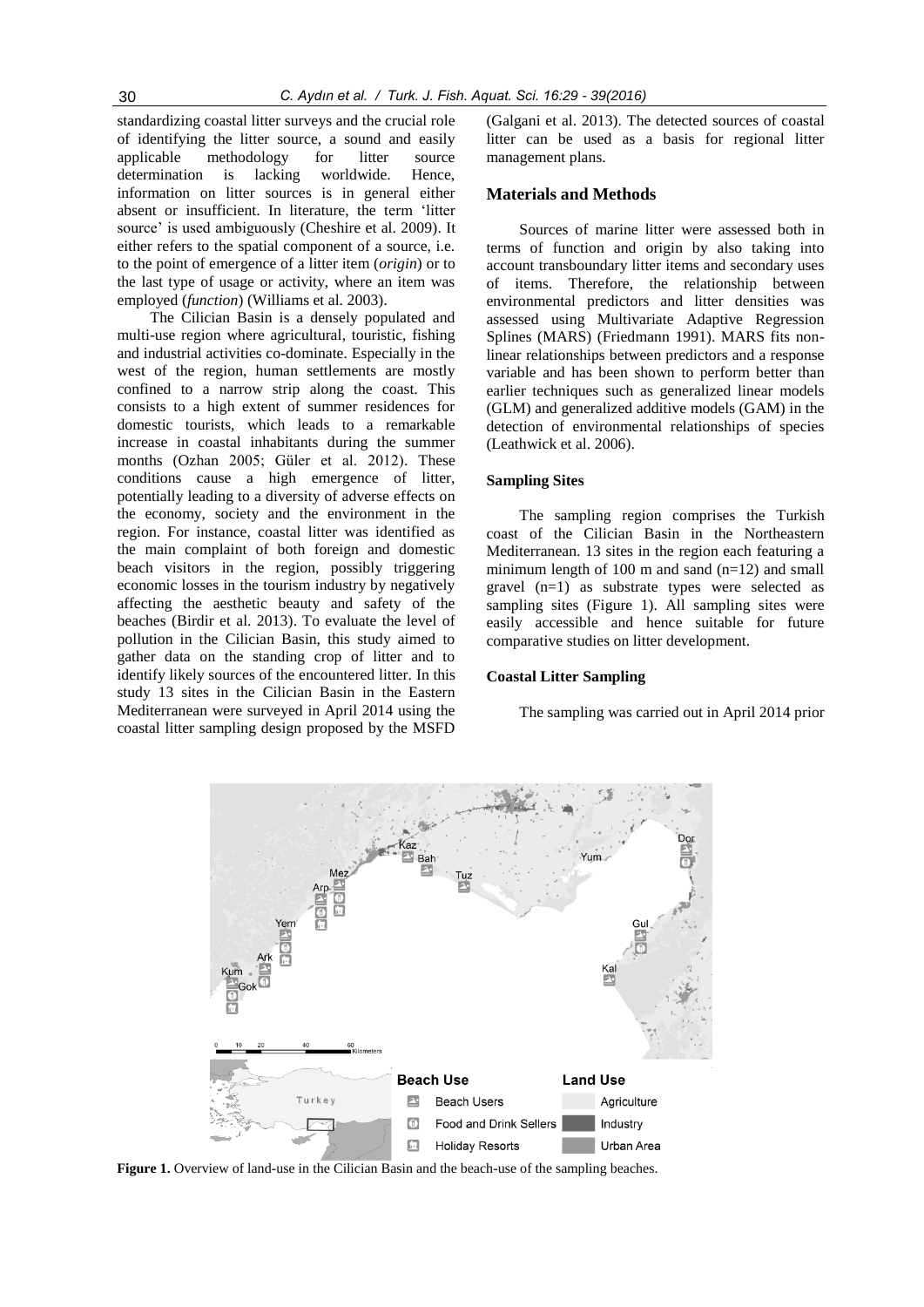to the start of the tourism season in order to avoid data distortion through local beach clean-ups. All beaches experienced similar weather conditions, with no storms or heavy rainfalls occurring in the week before sampling. Coastal macro-litter, i.e. items of artificial or processed material greater than 2.5 cm in the longest linear dimension, were sampled following the MSFD guidelines (MSFD GES Technical Subgroup on Marine Litter, 2011). Accordingly, a 100 m length stretch of a site of interest was sampled from the shoreline to the back beach and assessed both in terms of litter abundance and litter weight (wet weight, accuracy 0.005 kg, items of the same category were weighed together). Due to the expected high abundance of cigarette butts, these were only sampled within a 10 m subunit, determined at one edge of the 100 m sampling unit (Cheshire *et al*., 2009). In case of the presence of legible location identifiers, the country of origin, when different to Turkey, was documented. The respective items are understood as transboundary litter items.

To allow comparability with other publications on coastal litter surveys, litter abundance was expressed as number of items per meter of shoreline [items/m], number of items per square meter [items/m<sup>2</sup>] and weight per square meter  $[g/m^2]$ . Litter densities  $[i$ tems/m<sup>2</sup> $]$  were related to the beach cleanliness categories of the Clean-Coast-Index (very clean, clean, moderate, dirty, extremely dirty) (see Alkalay *et al.* (2007) for a detailed description).

#### **Litter Classification**

Each litter item was attributed to a function, also taking into account secondary uses of items. In the study region, secondary usage mainly applied to cut plastic bottles (used as funnels) and old tires with punched holes for rope attachments (used as fenders). Previous studies reported difficulties when broad and overlapping categories, like "recreational boating" and "tourism", were included (Tudor et al. 2004; Kordella et al. 2013). These impede a clear attribution of frequently encountered items such as plastic bottles and convenience food wrappers, which are likely to emerge during more than one of these activities. By splitting these widely used *function* categories into more distinct categories such as "Rapid" Consumption", "Personal Use" and "Recreation" a clear attribution of items was facilitated. In total, twelve distinct function categories were identified based on the last activity or type of usage, where an item was employed (Table 1, *see supplementary material for detailed list).*

The material type of each litter item was reported according to MSFD categories (Cloth, Foamed Plastic, Glass and Ceramics, Metal, Paper and Cardboard, Plastic, Rubber, Wood) (MSFD GES Technical Subgroup on Marine Litter 2011). In case of an item being composed of more than one type of material, the predominant material type was used for categorization.

#### **Litter** *Origin* **Determination**

#### **Land-use Parameters**

Eight land-use parameters were recorded to characterize the environment of the sampling sites (Table 2). These environmental predictors are considered as a proxy of potential land-based point sources of litter emergence, i.e. litter *origin* (Cheshire et al. 2009).

The use of the beach by beach goers, the presence or absence of food or drink sellers as well as of weekend houses or holiday resorts within the direct vicinity of the beach was recorded on site. The straight line distances between the sampled stretch of the beach and the nearest river mouth were extracted online from the *GeoData – v.6.0* database of the Turkish Ministry of Forest and Water Management (resolution 1:250,000; available on *geodata.ormansu.gov.tr*). Air-line distances were measured between the center of the sampled stretch and the closest border of industrial areas (CORINE Land Cover (CLC) 1.2.1) and of commercial ports (CLC 1.2.3) according to the CORINE data set (2006) of the European Environmental Agency using ArcGIS 10.1. Information on the extent of agricultural (CLC 2) and populated sites (CLC 1.1 and 1.4.2) was extracted over an 8 km radius of each sampling site. Taking into account topography and distribution of natural sites, this radius was considered to be representative for the characterization of the immediate beach environment in the Cilician Basin. The radius size may differ for other study regions.

#### **Multivariate Adaptive Regression Splines (MARS)**

The above defined eight land-use parameters were related as predictors to *function* densities using Multivariate Adaptive Regression Splines (MARS) (Friedmann 1991). MARS is an adaptive nonparametric regression technique using piecewise linear segments to describe non-linear relationships between a response variable and a set of predictors. In one of its implementations, MARS can be used to select parameters which have a strong effect on the response variable. Accordingly, in this study MARS is used to identify a set of environmental predictors (i.e. *origins*), that is likely to have strong functional links with the obtained *function* densities.

The function 'earth' in the R package *earth* (default setting) was used for MARS construction (Milborrow 2014; R Core Team 2012). Thereby, a two-stage forward/backward procedure is automatically applied: In the forward stage all predictors are considered for the description of the response variable. In the backward stage predictors are dropped gradually. The final set of predictors is automatically chosen based on their contribution to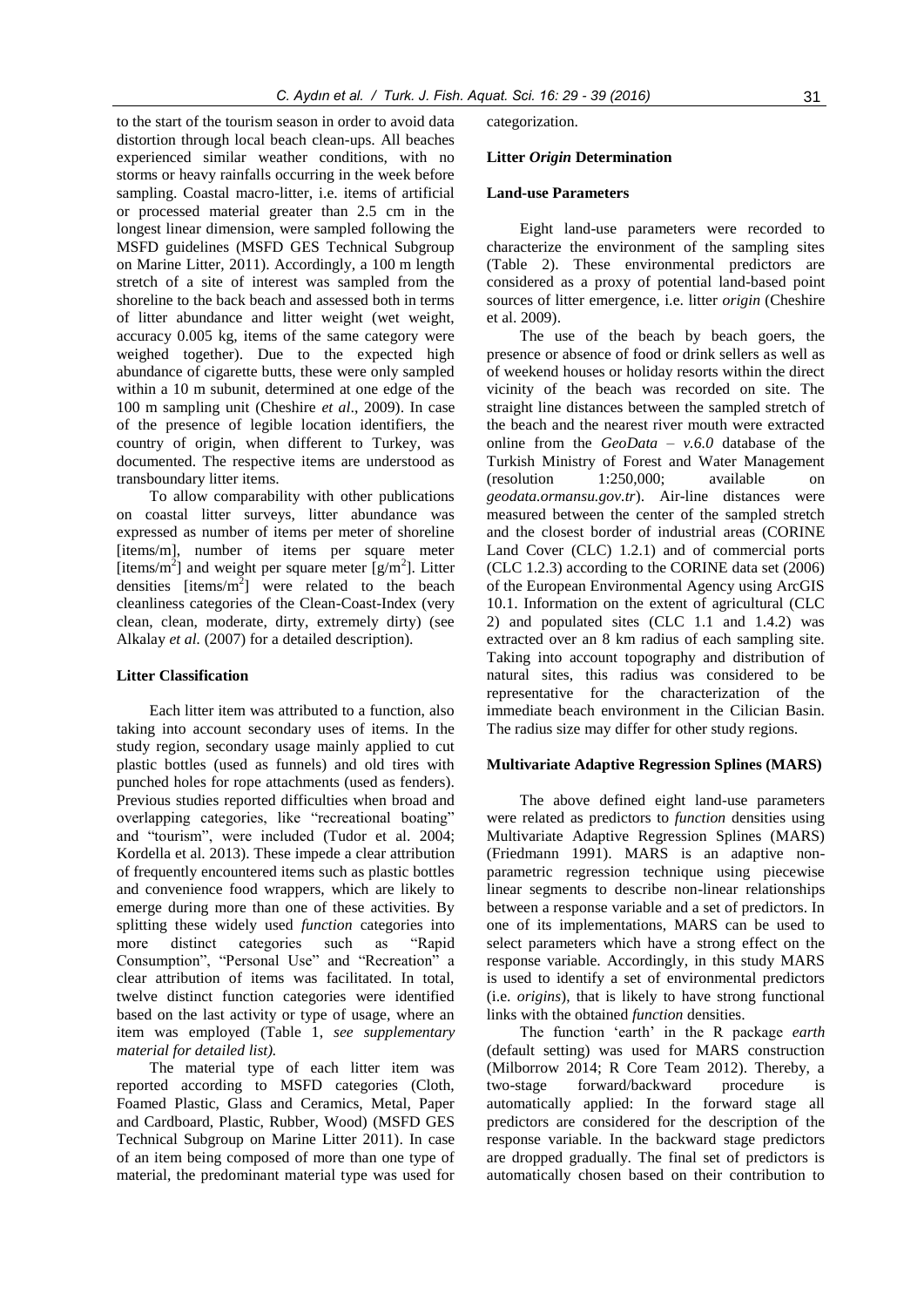| <b>Function</b>        | Abbr.      | Explanation                                                                    |
|------------------------|------------|--------------------------------------------------------------------------------|
|                        |            | Packaging for fertilizer and pesticides, material for storage and transport of |
| Agriculture            | Ag         | seeds and seedlings, tools and material used during the operation of           |
|                        |            | agricultural fields                                                            |
| Fishing                | Fish       | Nets, ropes, lures and other fishing related items                             |
| Smoking                | Smo        | Cigarettes, cigarette butts and cigarette/filter/tobacco packages              |
| Domestic and Household | Dhr        | Cleaning and washing material, kitchen utensils, food storage containers       |
|                        |            | and packages, light bulbs                                                      |
| Construction           | Con        | Construction material and waste, tools and equipment                           |
| General Packaging      | Genp       | Material and items for transport or storage of any kind of good                |
| Rapid Consumption      | Rapd       | Take-away/convenience food wrappers and containers,                            |
|                        |            | drink containers                                                               |
| Medical and Personal   | <b>Hyg</b> | Pharmaceutical, cosmetic and care products and containers, protections         |
| Hygiene                |            | against venereal diseases, handkerchiefs, diapers                              |
| Industrial             | Inds       | Chemical and engine oil containers, industrial scrap                           |
| Personal Use           | Per        | Stationary items, clothes, shoes, bags, glasses and sun glasses,               |
|                        |            | hair-ribbons, hairbrushes                                                      |
| Recreation             | Rec        | Toys, beach use related cosmetics and toys, fireworks, balloons                |
| Unclassified           | Un         | Pellets and unidentifiable pieces of items                                     |

#### **Table 1.** Function categories for litter item classification

**Table 2.** Description of the predictors used for the Multivariate Adaptive Regression Splines as proxies for land-based litter origins

| Predictor    | Type        | Description                                  | Unit           | Source                            |
|--------------|-------------|----------------------------------------------|----------------|-----------------------------------|
| Beach User   |             | Usage of the beach by beach users            |                |                                   |
| Food and     |             | Existence of food and drink sellers on or in | Presence/      |                                   |
| Drink Seller | Beach Usage | the direct vicinity of the beach             | Absence        | Own observation                   |
| Holiday      |             | Presence of holiday resorts and weekend      |                |                                   |
| Resorts      |             | houses in the direct vicinity of the beach   |                |                                   |
| Agricultural |             | Agricultural area within an eight km radius  |                |                                   |
| Area         |             | around the sampled stretch                   | m <sup>2</sup> |                                   |
| Inhabited    |             | Urban area within an eight km radius         |                |                                   |
| Area         |             | around the sampled stretch                   |                | <b>CORINE Land Cover Data</b>     |
| Industrial   | Beach       | Airline distance between the sampled         |                | (EEA 2006)                        |
| <b>Site</b>  | Environment | stretch and the closest industrial site      |                |                                   |
| Commercial   |             | Airline Distance between the sampled         | m              |                                   |
| Port         |             | stretch and the closest commercial port      |                |                                   |
| River        |             | Airline distance between the sampled         | m              | <b>Turkish Ministry of Forest</b> |
|              |             |                                              |                |                                   |

the accuracy of the data fit, assessed by the generalized cross-validation (GCV) criterion. Friedmann (1991) introduced the GCV as a trade-off between the goodness-of-fit against model complexity, with lower values representing a better data fit.  $R^2$  is reported as coefficient of determination. Due to the limited number of data points it was not tested for interactions between the land-use parameters.

Two MARS runs were performed for each *function*. In the first run, all sampling sites (n=13) were included. A distinctive sediment composition at Dortyol (*Dor)* with pebbles rather than sand as the dominant grain type is expected to cause a change in accumulation patterns and enhances breaking of fragile items. Therefore, litter densities are affected by different inherent factors and hence may not be comparable to the other sampling sites. Considering this fact, a second run was performed excluding *function* densities obtained at *Dor* (n=12). Final

model selection was based on the GCV values, with lower values representing a better data fit.

#### **Results**

#### **Litter Abundance**

In total 17,024 items were collected from the 13 beaches. The average litter density was  $0.92 \pm 0.36$ items/m<sup>2</sup>. The average weight was  $7.43 \pm 2.68$  g/m<sup>2</sup>. According to the Clean-Coast-Index (CCI) (Alkalay et al. 2007) three of the sampled beaches were clean or very clean, two were moderate and eight were found to be dirty or extremely dirty (Table 3).

#### **Litter Composition**

Plastic represents the majority of litter on all 13 beaches. On 11 of the sampled beaches, plastic items account for more than 73% of all litter items. The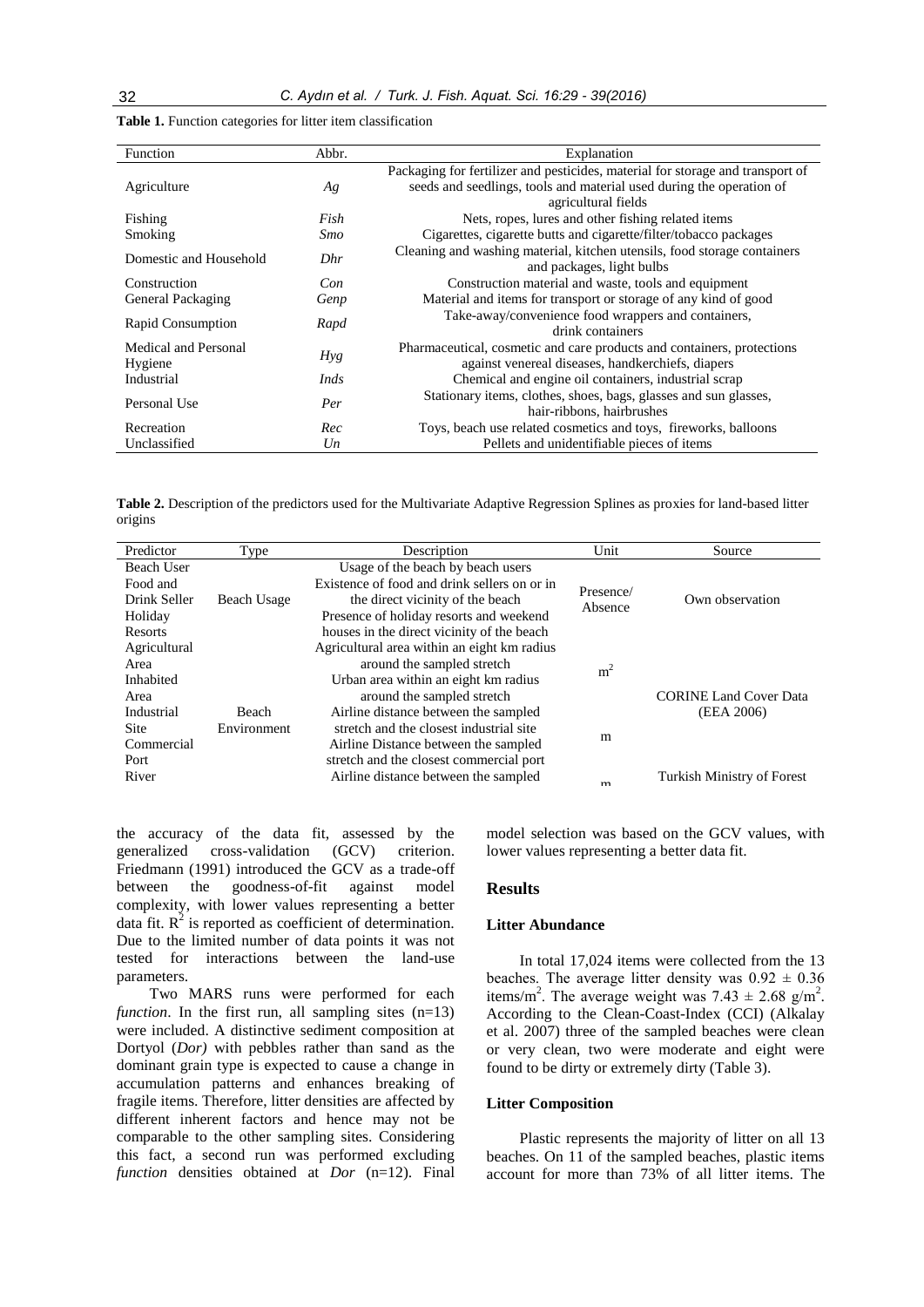|                       |              |                 |            |                 |            |       |       |       |       |       | Density [Items/ $M^2$ ] |       |       |       |       |       |       |
|-----------------------|--------------|-----------------|------------|-----------------|------------|-------|-------|-------|-------|-------|-------------------------|-------|-------|-------|-------|-------|-------|
| BeachID<br>Beach name | Items/ $m^2$ | Item/m          | $g/m^2$    | <b>CCI</b>      | Ag         | Fish  | Smo   | Dhr   | Con   | Genp  | Rapd                    | Hyg   | Inds  | Per   | Rec   | Un    |       |
| Kum Mahallesi         | Kum          | 0.51            | 7.90       | 3.35            | Dirty      | 0,005 | 0,020 | 0,284 | 0,009 | 0,006 | 0.019                   | 0,097 | 0,013 | 0,002 | 0,005 | 0,003 | 0,051 |
| Göksu Delta           | Gok          | 0.02            | 0.55       | 0.42            | Very clean | 0,000 | 0,001 | 0,000 | 0,000 | 0,000 | 0,002                   | 0,006 | 0,000 | 0,000 | 0.000 | 0,000 | 0.009 |
| Arkum                 | Ark          | 0.70            | 15.45      | 8.70            | Dirty      | 0.021 | 0.026 | 0,077 | 0.033 | 0.026 | 0.027                   | 0,210 | 0,051 | 0,009 | 0.032 | 0,009 | 0,176 |
| Yemiskum              | Yem          | 0.96            | 15.98      | 2.73            | Dirty      | 0,002 | 0,007 | 0,592 | 0.012 | 0.013 | 0,031                   | 0,170 | 0,023 | 0,002 | 0,006 | 0,007 | 0,094 |
| Arpaçbahşiş           | Arp          | 1.31            | 18.63      | 4.08            | Very dirty | 0,003 | 0,010 | 0,898 | 0,021 | 0,017 | 0,056                   | 0,142 | 0,033 | 0,004 | 0,002 | 0,006 | 0,115 |
| Mezitli               | Mez          | 0.70            | 5.27       | 4.00            | Dirty      | 0,001 | 0,014 | 0,316 | 0.011 | 0.024 | 0,096                   | 0,140 | 0.025 | 0,001 | 0,005 | 0,004 | 0.069 |
| Kazanlı               | Kaz          | 0.47            | 13.42      | 8.86            | Moderate   | 0.015 | 0,017 | 0,023 | 0,017 | 0.026 | 0.063                   | 0,152 | 0.019 | 0,002 | 0,010 | 0,006 | 0,116 |
| Baharlı               | Bah          | 0.43            | 17.53      | 6.14            | Moderate   | 0,004 | 0,013 | 0,002 | 0.015 | 0.018 | 0.033                   | 0,142 | 0,024 | 0,014 | 0.015 | 0,007 | 0,145 |
| Tuzla                 | Tuz          | 0.67            | 25.33      | 8.06            | Dirty      | 0,004 | 0,058 | 0,079 | 0,026 | 0,025 | 0,081                   | 0,194 | 0,032 | 0,005 | 0,006 | 0,002 | 0,157 |
| Yumurtalık            | Yum          | 0.13            | 2.10       | 2.09            | Clean      | 0.001 | 0.009 | 0,025 | 0.004 | 0.004 | 0,012                   | 0,025 | 0.005 | 0,002 | 0,005 | 0,000 | 0.042 |
| Dörtyol               | Dor          | 5.15            | 60.4       | 38.30           | Very dirty | 0,024 | 0,192 | 0,998 | 0,058 | 0,280 | 0.366                   | 2,284 | 0.114 | 0,027 | 0.032 | 0.039 | 0,733 |
| Gülcihan Kövü         | Gul          | 0.68            | 12.92      | 6.94            | Dirty      | 0,000 | 0,028 | 0,111 | 0,020 | 0.016 | 0,054                   | 0,212 | 0,062 | 0.000 | 0,006 | 0,004 | 0,163 |
| Kale Kövü             | Kal          | 0.24            | 4.96       | 2.92            | Clean      | 0,000 | 0,008 | 0,001 | 0,040 | 0,004 | 0.015                   | 0,075 | 0,008 | 0,000 | 0,001 | 0,001 | 0,090 |
| Mean $\pm$ se         |              | $0.92 \pm 0.36$ | 15.42±4.25 | $7.43 \pm 2.68$ |            |       |       |       |       |       |                         |       |       |       |       |       |       |

**Table 3.** Observed litter densities on the sampled beaches and their respective Clean-Coast Index (Alkalay *et al.,* 2007)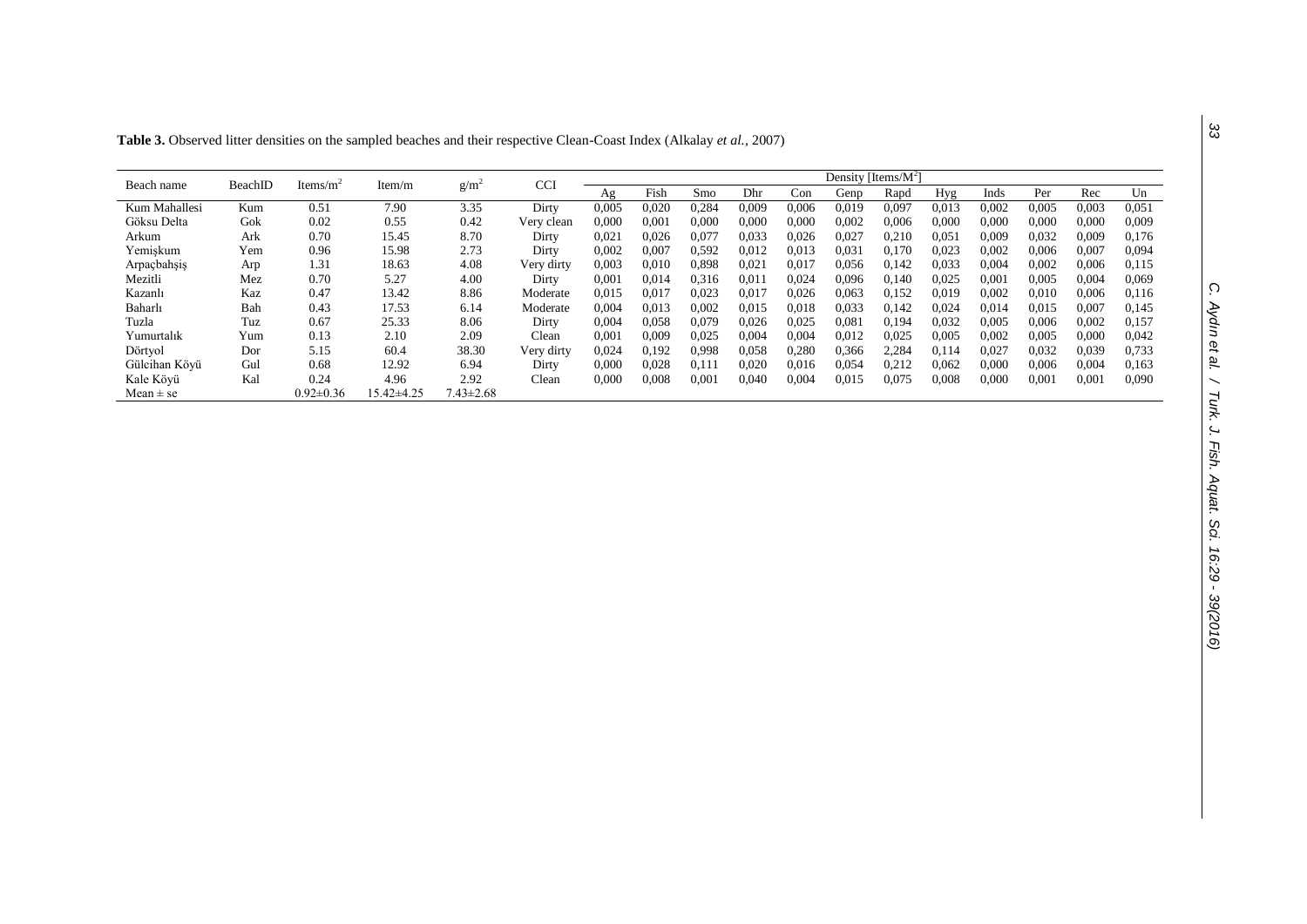second most common material after plastic varies between the beaches and ranges from *Glass and Ceramics* (four beaches), to *Paper and Cardboard* (three beaches) to *Foamed Plastic* (three beaches) (Table 4). An outstandingly high percentage of metal (9.8%) was observed in *Tuzla*.

Litter items resulting from Rapid Consumption (*Rapd*) were the dominant litter function on five of the 13 beaches. Smoking related items (*Smo*) contributed to the majority of litter found on four beaches. On four beaches the most abundant litter category was *Unclassified Items* (*Un*). In general, *Un, Smo* and *Rapd* together compose a minimum of 62.6% (*Kaz*) and a maximum of 89.3% (*Yem*) of the total litter density on the study beaches. Fisheries (*Fish*), Agricultural (*Ag*) and Industrial (*Inds*) waste contribute in average to only 5.8% of the total amount of litter. Recreational (*Rec*) and Personal Use (*Per*) items do not constitute more than 5% on any of the beaches (Figure 2, Table 3**)**.

In total, 89 transboundary litter items were collected and the percentages of the litter transported with currents from neighbouring countries (transboundary litter) varied from  $0 - 4.23%$  between beaches. Foreign litter items (identified by writing on the labels) featured Arabic (41 items), English (39 items), Greek (2 items), Russian (2 items), Hebraic, Lebanese, Italian, Thai and Georgian (1 item respectively). All items with English writing were cigarette packets.

#### **Land-based Litter Origin**

GCV values of the MARS results (Table 5) were lower, representing a better fit for each *function* density, when the beach exhibiting pebbles as

**Table 4.** Mean ( $\pm$  Standard error) and percentage in terms of abundance and weight of each material type observed on the 13 beaches

| Material              | Abundance                                | Weight |                   |      |
|-----------------------|------------------------------------------|--------|-------------------|------|
|                       | Items/m <sup><math>\epsilon</math></sup> | %      | $g/m^2$           | %    |
| Clothes               | $0.009 \pm 0.003$                        | 1.0    | $23.18 \pm 21.48$ | 22.4 |
| <b>Foamed Plastic</b> | $0.069 \pm 0.046$                        | 7.5    | $0.64 \pm 0.18$   | 0.6  |
| Glass and Ceramics    | $0.130 \pm 0.110$                        | 14.2   | $70.19 \pm 66.71$ | 67.9 |
| Metal                 | $0.024 \pm 0.010$                        | 2.6    | $0.48 \pm 0.26$   | 0.5  |
| Paper and Cardboard   | $0.032 \pm 0.011$                        | 3.5    | $0.65 \pm 0.26$   | 0.6  |
| Plastic               | $0.647 \pm 0.194$                        | 70.3   | $7.68 \pm 1.57$   | 7.4  |
| Rubber                | $0.005 \pm 0.002$                        | 0.5    | $0.26 \pm 0.08$   | 0.3  |
| Wood                  | $0.003 \pm 0.001$                        | 0.4    | $0.31 \pm 0.17$   | 0.3  |



**Figure 2.** Composition of coastal litter in the Cilician Basin according to functions. The sizes of the charts vary according to the pollution status of the beach, expressed using the Clean Coast Index (Alkalay et al. 2007), with bigger charts referring to higher litter densities. (Ag: Agriculture, Con: Construction, Dhr: Domestic and Household, Fish: Fishing, Genp: General Packaging, Hyg: Medical and Personal Hygiene, Inds: Industrial, Per: Personal Use, Rapd: Rapid Consumption, Rec: Recreation, Smo: Smoking, Un: Unclassified).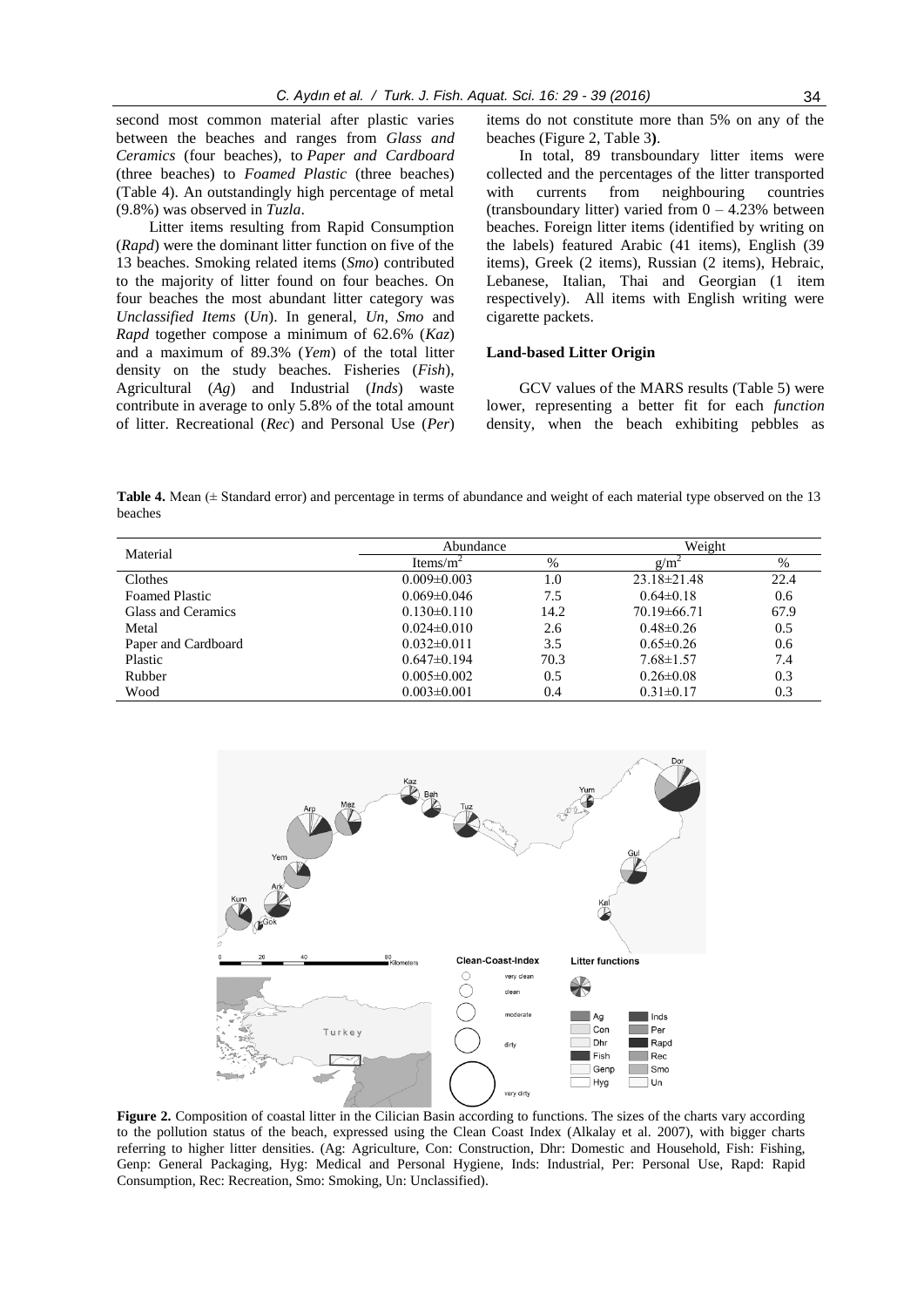| Response variable   | <b>Selected Predictors</b>                          | Effect               | <b>GCV</b>           | $R^2$ |
|---------------------|-----------------------------------------------------|----------------------|----------------------|-------|
| Ag litter density   |                                                     |                      | $4.62 \cdot 10^{-5}$ |       |
| Con litter density  | Agricultural area<br>Beach user – absence           | Positive<br>Negative | $5.53 \cdot 10^{-5}$ | 0.769 |
| Dhr litter density  | Distance to port<br>Beach user – absence            | Positive<br>Negative | $1.27 \cdot 10^{-4}$ | 0.652 |
| Fish litter density |                                                     |                      | $2.40 \cdot 10^{-3}$ |       |
| Genp litter density | Agricultural area                                   | Positive             | $6.78 \cdot 10^{-4}$ | 0.513 |
| Hyg litter density  | Holiday resort – presence<br>Food seller – presence | Negative<br>Positive | $2.50 \cdot 10^{-4}$ | 0.720 |
| Inds litter density |                                                     |                      | $1.88 \cdot 10^{-5}$ |       |
| Per litter density  |                                                     |                      | $8.17 \cdot 10^{-5}$ |       |
| Rapd litter density | Beach user – absence                                | Negative             | $2,77 \cdot 10^{-3}$ | 0.629 |
| Rec litter density  | Beach user – absence                                | Negative             | $8.61 \cdot 10^{-6}$ | 0.404 |
| Smo litter density  | Holiday resort – presence                           | Positive             | $3.82 \cdot 10^{-2}$ | 0.707 |
| Un litter density   | Holiday resort – presence<br>Beach user – absence   | Negative<br>Negative | $2.00 \cdot 10^{-3}$ | 0.734 |

**Table 5.** Overview of MARS model outputs. Selected environmental predictors and their effect on the response variable are reported for each response variable.  $\mathbb{R}^2$  is reported as coefficient of determination

substrate type (*Dor*) was excluded from the analysis. Hence, the analysis based on 12 sampling sites excluding *Dor* was accepted as final MARS output.

All three predictors characterizing beach usage have been shown to affect litter. Lower densities of *Rapid Consumption*, *Recreation*, *Domestic and Household*, *Construction*, and *Unclassified* litter items are related to beach user absence. Among them, the absence of beach users explains around 60% of the variance in *Rapid Consumption* litter between the sampling sites  $(R^2 = 0.629)$ . The density of *Smoking* related litter was positively linked with the presence of holiday resorts, which explained more than 70% of the variance in the data  $(R^2 = 0.707)$ . Densities of *Medical and Personal Hygiene* items were lower when holiday resorts were present, and higher in the presence of food and drink sellers  $(R^2 = 0.720)$ . Furthermore, the presence of holiday resorts was related to lower densities of *Unclassified* litter items. With increasing agricultural area, *Construction* and *General Packaging* densities increased. *Domestic and Household* related litter density increased with increasing distance to the port. None of the eight environmental predictors explained the density variation in *Ag*, *Fish*, *Inds* and *Per* litter densities. The distance to river mouths, the distance to industrial sites and the area of inhabited sites were not related to litter densities in the region.

#### **Discussion**

Litter surveys on the standing crop of coastal litter were performed covering 13 sampling sites in the Cilician Basin in April 2014 to provide baseline data for the litter pollution in the region. Density values of litter [items/ $m<sup>2</sup>$ ] are considered for the discussion of the findings, since density rather than abundance determines the harm caused by the litter. Even though weight was recorded for a better

comparison with other studies, this might be misleading since it underestimates the impact of lighter items. For example, smoked cigarette butts form toxic leachates once in contact with water, exhibiting an lethal concentration (LC50 concentration of a substance in water that kills 50% of the test organisms) of only one cigarette butt per liter for some marine fish species (Slaughter et al. 2011). Together with items of Rapid Consumption (*Rapd*), Smoking (*Smo*) related items comprised more than half of the coastal litter in the region. High shares of *Smo* and *Rapd* are reported for other touristic areas, similar to the Antalya region and the Balearic Islands (Tudor et al. 2002; Martinez-Ribes et al. 2007). Hence, *Rapd* and *Smo* items are frequently considered as beach user items and illustrate the adverse effects of mass tourism on Mediterranean beaches. Agricultural, industrial, and fishing activities combined contributed to only 6% of the total number of items. The multi-usage of the region is thus not reflected in the coastal litter composition.

As expected, with an average of 70%, plastic was by far the most abundant material type in the Cilician Basin (Table 3). This result is in agreement with several other coastal litter studies. While in Europe an estimated 7% of the waste mass consists of plastic, it generally comprises 50 - 80% of coastal litter (Barnes et al. 2009). This accumulation is explained by the high durability and strength of plastic, which makes it long-lasting with decomposition times of several hundred years (Laist 1987). High abundances of foamed plastics in *Dortyol*  $(0.61$  items/m<sup>2</sup>), *Mezitli*  $(0.08$  items/m<sup>2</sup>) and *Kazanli*  $(0.06$  items/m<sup>2</sup>) are probably related to their proximity to commercial ports. Polyurethane foam is used for insulation and lining e.g. the inside of the cargo hold of vessels (Marine Division - Department of Trade 1976). A high share of metal (9.8%) was noted in *Tuzla*, consisting mainly of large tent pegs and pins. According to information from locals, these are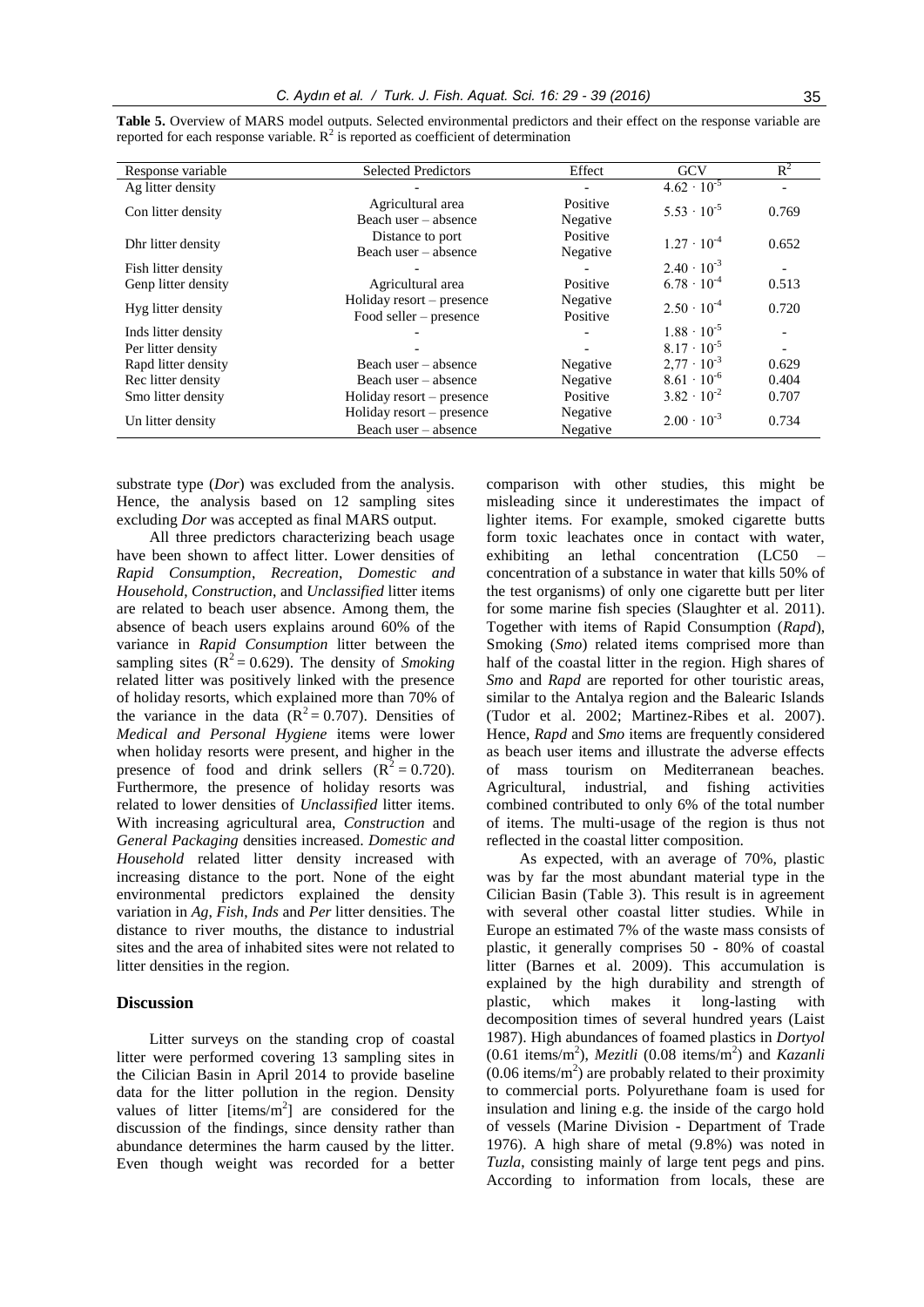remnants of a campsite set up by domestic tourists every summer on the beach until four years ago. This very distinct beach usage can be considered as a region specific litter source.

The level of pollution observed on the sampled beaches would theoretically deter more than 40% of the beach visitors from returning to a beach (Ballance et al. 2000). Remarkably lower litter densities are reported for beaches in the western Black Sea and in the Antalya regions, despite the fact that the latter region is a tourist hotspot in the Mediterranean Sea (Topçu et al. 2013; Balas et al. 2003) (Table 6). The high level of coastal litter in the study region adds to the findings of the *Report on the State of the Mediterranean Marine and Coastal Environment*, which identifies eight hotspots of pollution stress in the Cilician Basin (UNEP/MAP 2012). A loss of cultural ecosystem services provided by beaches, a decrease in ecosystem health and integrity, losses due to non-recurring tourists and high expenses for beach cleaning and maintenance activities are likely consequences of the reported high coastal litter abundance in the Cilician Basin (Barbier et al. 2011; Sheavly and Register 2007).

Information on the abundance of transboundary litter items is deemed of high value for the Cilician Basin, both as a basis for informing the public at large of the extent of the problem and for international discussion on responsibilities concerning pollution. Results from bottom trawl catches report high shares of transboundary litter in the region (Eryaşar et al. 2014; Yılmaz et al. 2002; Bingel et al. 1987). Similarly high numbers cannot be reported for the coast. Shares of transboundary coastal litter obtained in this study are 0 - 9.09% and hence partly higher than reported for the Turkish Black Sea Coast (e.g. in average 2.2% in autumn, Topçu et al. 2013). However, taking into account that highest shares of foreign items are observed on the cleanest beaches (*Gok* and *Kal*), while absolute numbers are extremely low (89 items among 17,024 items), a comparison of shares between studies might not be representative. More than half of the transboundary litter items

featured Arabic writing suggesting Near Eastern origin. Accurate numbers of transboundary litter items are difficult to report. Due to the absence of location identifiers on many items, we might not have been able to consider all foreign items as such. On the other hand the presence of foreign writing does not necessarily relate to a foreign origin since e.g. foreign cigarette brands are widely sold in the study region. In any case this study can only serve as a snapshot of the density of transboundary litter in the Cilician Basin.

Together with the good condition in which the majority of items were encountered, the low abundance of transboundary litter items suggests a local *origin* of coastal litter in the study region (Corcoran et al. 2009). This facilitated *origin* determination, i.e. the assessment of the effect of land-use in the immediate surroundings of the sampling sites on the litter *function* densities. It should be noted that *origin* states where a litter item originates from, but does not determine how the item in question enters the coastal environment. This can be via waterways, breakwater or through direct deposition on the beach. However, some *origins* suggest a likely way of entrance. For instance, *origins* related to beach use are associated with a direct deposition of items on the coast. Thereby, direct deposition refers to the first emergence of items in the coastal environment and does not preclude a later relocation to other sites via currents and winds. For the Cilician Basin, *origins* related to beach use (beach user, food and drink sellers, holiday resorts) have been found influential on litter densities of several *functions,* including *Recreational* waste and the prevalent functions of *Rapid Consumption* and *Smoking* waste. In general, the prevalence of weekend and holiday homes in the Cilician Basin lead to visitors also being present during the low holiday-seasons. Since beaches are rarely used by hotel guests, frequent clean-ups are absent and supposedly undertaken with limited effort. The yearround effect of direct deposition on the beach in touristic areas is indicated by the dominance of cigarette butts on beaches in front of holiday resorts:

**Table 6.** Litter densities along the Mediterranean and the Turkish Black Sea coasts

| Location                                  | Density<br>[items/m <sup>2</sup> ] | Items per meter<br>shoreline [items/m] | Weight per meter<br>shoreline $\left[\frac{g}{m}\right]$ | Sampling<br>Scheme | Reference                       |
|-------------------------------------------|------------------------------------|----------------------------------------|----------------------------------------------------------|--------------------|---------------------------------|
| Turkey, Mediterranean,<br>Cilician Basin  | $0.02 - 5.15$                      | $0.55 - 60.40$                         | $12.00 - 531.60$                                         | standing crop      | this study                      |
| Turkey, Mediterranean,<br>Antalya         |                                    | $0.18 - 7.43$                          |                                                          | litter flux        | (Balas et al.<br>2003)          |
| Turkey, Mediterranean,<br>Samandağ        | -                                  | 1251<br>$\overline{\phantom{a}}$       |                                                          | standing crop      | (Özdilek et al.<br>2006)        |
| Israel, Mediterranean                     | $0.005 - 2.23$                     |                                        | ٠                                                        | litter flux        | (Alkalay et al.<br>2007)        |
| Turkey, Black Sea                         | $0.09 - 5.06$                      | $1.70 - 197.25$                        |                                                          | litter flux        | (Topçu et al.<br>2013)          |
| Spain, Mediterranean,<br>Balearic Islands |                                    | $8.00 - 132.00$                        | $18 \pm 8 - 75 \pm 62$<br>$(mean \pm sd)$                | litter flux        | (Martinez-Ribes<br>et al. 2007) |
| Spain, Mediterranean,<br>Menorca          |                                    | 8.80                                   |                                                          | standing crop      | (Barnes $&$<br>Milner $2005$ )  |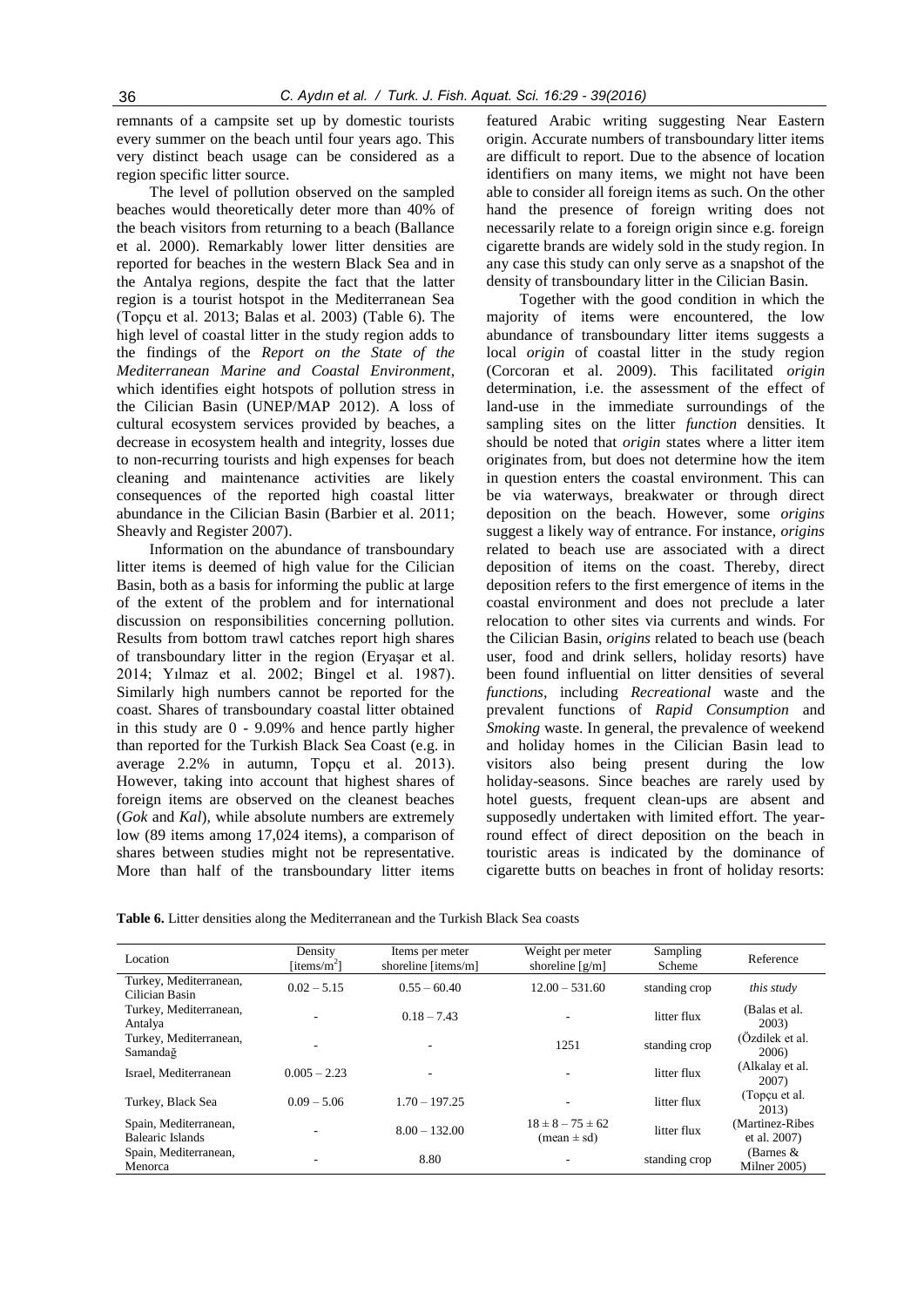As buoyant and non-persistent litter item, cigarette butts are widely agreed to be indicative of on-site litter deposition (Rech et al. 2014). The positive effect of food sellers on Personal Hygiene (*Hyg*) waste can be explained by the high abundance of disposable wet wipes and napkins: considered as *Hyg*, these items are often provided by convenience food sellers. *Hyg*  density is furthermore negatively affected by the presence of holiday resorts in the surrounding areas of the beach. A probable explanation is that the majority of beach visitors in such a neighborhood are likely to return to their residences for personal hygiene purposes, contrary to visitors at beaches located farther from their dwelling places. Similar reasoning may explain decreasing *Domestic and Household* litter abundances when beach users are absent. Next to beach use, the size of agricultural area was shown to positively affect densities of *General Packaging* and *Construction* waste. This is presumably emerging during greenhouse operation and maintenance activities. Contrary to the suggestions of other studies, no effect of the inhabited area on litter densities was observed. This may be explained by the fact that in previous studies touristic use of beaches was related to proximities to urban centers (Martinez-Ribes et al. 2007; Ariza et al. 2008; Leite et al. 2014). In the Cilician Basin, beach use is observed both in urban and agriculturally affected areas, blurring clear relations. Additionally, no clear effect of the distance to river mouths was detected. Previous studies suggest that the effect of river mouths on the distribution of litter is observable on a smaller spatial scale (Özdilek et al. 2006; Rech et al. 2014). On the scale applied in this study, the effects of litter transport by river mouths are likely to be masked: Due to the numerous riverine inputs in the study region, all sampling sites were rather close to river mouths  $(0.1 - 7.1 \text{ km})$ distance) and hence the study lacks a reference beach with no freshwater influence.

The coefficient of determination  $(R^2)$  of the MARS outputs reached maximum values of 0.77. Higher values are unlikely to be obtained as the environmental predictors employed serve as indicators for land-based litter origins only. According to OSPAR (2007), between 60 and 80% of all coastal litter worldwide can be attributed to landbased sources. This value matches the  $R^2$  obtained in this study, suggesting that the unexplained variations in litter *function* densities are at least partly due to sea-based environmental parameters. i.e., MARS fails to explain variations in *Fishing* and *Industrial* litter densities using land-based parameters. This underlines that litter resulting from these activities is to a great extent attributable to diffuse sea-based litter *origin*. Some other detected relations are only weakly explained and require further investigations: with an increasing distance to ports, an increase in *Domestic and Household* waste was detected. Furthermore, a drop in *Construction* litter density was noticed, when beach users are absent. Both relationships may be due

to the local incongruities of the respective litter function density and explanatory origin parameters in the study region. Likewise, the detected effects of beach use on the density of *Unclassified* litter items are difficult to interpret: In the present study, more than 70% of the *Unclassified* items consist of plastic pellets and nylon particles, which do not link back to any explicit origin. An extension of the study is further needed to explain the variations in *Agricultural* and *Personal Use* litter items. The encountered difficulties underline that a certain proportion of land-based litter items cannot be explained by origins in the immediate surroundings of the study sites, but travel longer distances before they reach the coastal environment. A potential remote source for all function categories might be illegal and poorly operated landfills since illegal waste dumping is still a commonly performed in the study region. In the provinces of Adana and Mersin, around 1500 tons of general waste are deposited at unofficial dumping sites daily. Wind-blown litter is expected to be a likely consequence (Altuntop et al. 2014). Even though it is desirable to include such landfills as point sources in the analyses, due to their illegal status, obtaining a comprehensive data set is unlikely in the near future. Potentially the inclusion of further study sites by extending the survey focus may help to reveal and better understand relationships between land-based litter point sources and the respective *function*s.

## **Conclusion**

The results obtained in this study serve both as a scientific description of the state of litter pollution and as a source of information for stakeholders working for the establishment of successful litter management plans. In the Cilician Basin, beaches are exposed to high levels of litter pollution, with eight out of 13 beaches being classified as either dirty or extremely dirty according to the Clean-Coast Index (Alkalay et al. 2007). Beach use has been shown to remarkably contribute to the litter abundance on the beaches of the Cilician Coast, explaining among others the densities of the most prevalent litter functions (*Rapid Consumption* and *Smoking*). At the same time, beach users are the main group suffering from high coastal litter densities: Coastal litter has been identified as the main criticism of beach visitors at three beaches in the region (Birdir et al. 2013). As discussed for other regions worldwide, a major problem remains the lack of incentives for the reduction of littering (Hastings & Potts 2013). Hence, in order to achieve any reduction in coastal litter, the littering behaviour of beach users and coastal inhabitants must be addressed in management plans. The high number of domestic tourists in the study region, many being present all year-round, eases the establishment of target-groupspecific education programs and awareness campaigns.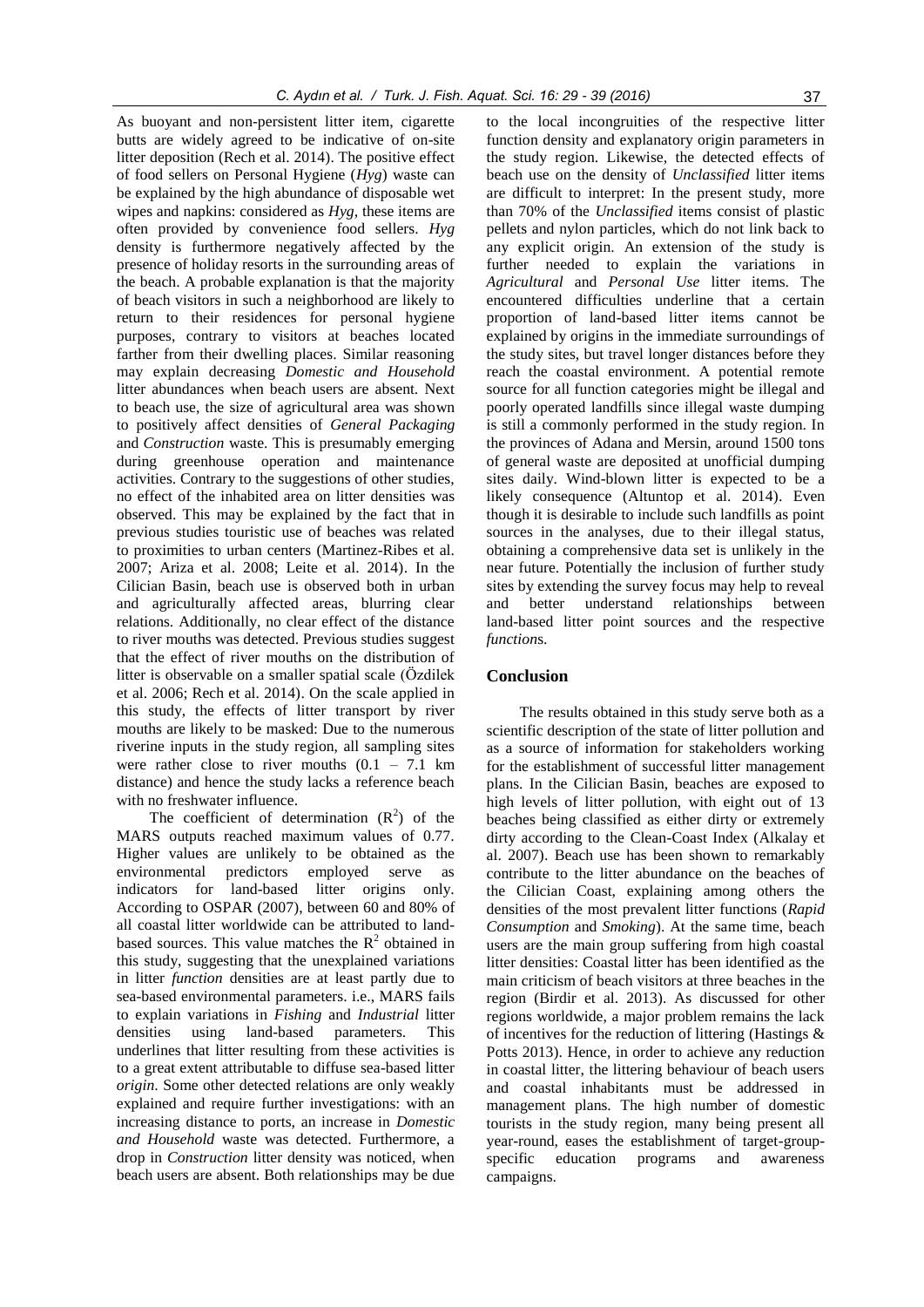#### **Acknowledgments**

Land cover data were provided by the T.C. Ministry of Forest and Water Management of the Republic of Turkey.

This project was financially supported by the European Commission through the program Erasmus Mundus Master Course - International Master in Applied Ecology (EMMC-IMAE) (FPA 532524-1- FR-2012-ERA MUNDUS-EMMC) and by SEAS-ERA through the project Marine Environmental Targets linked to Regional Management Schemes based on Indicators developed for the Mediterranean (SEAS-ERA: Mermaid – TUBITAK: 112Y394) and DEKOSİM project (BAP - 08-11-DPT2012K120880) funded by T.C. Ministry of Development.

#### **References**

- Alkalay, R., Pasternak, G. & Zask, A., 2007. Clean-coast index—A new approach for beach cleanliness assessment. *Ocean & Coastal Management*, 50 (5-6), pp. 352–362. DOI:10.1016/j.ocecoaman.2006.10.002
- Altuntop, E., Bozlu, H. & Karabıyık, E., 2014. *Evsel Atiklarin Ekonomiye Kazandirilmasi - TR62 (Adana, Mersin) Bölgesi*, Mersin, Adana: Cukurova Kalkinma Ajansi.
- Ariza, E., Jiménez, J. & Sardá, R., 2008. Seasonal evolution of beach waste and litter during the bathing season on the Catalan coast. *Waste management*, 28 (12), pp. 2604–2613. DOI: 10.1016/j.wasman.2007.
- Ballance, A., Ryan, P.G. & Turpie, J.K., 2000. How much is a clean beach worth? The impact of litter on beach users in the Cape Peninsula, South Africa. South African Journal of Science, 96 (5), pp. 210–213.
- Balas, C.E. et al., 2003. Marine Litter Assessment for Antalya Beaches. In E. Özhan, ed. *Proceedings of the Sixth International Conference on the Mediterranean Coastal Environment, MEDCOAST 03*. Ravenna: MEDCOAST.
- Barbier, E.B. et al., 2011. The value of estuarine and coastal ecosystem services. Ecological Monographs, 81 (2), pp.169–193. DOI: 10.1890/10-1510.1
- Barnes, D.K.A. et al., 2009. Accumulation and fragmentation of plastic debris in global environments. *Philosophical transactions of the Royal Society of London. Series B, Biological sciences*, 364 (1526), pp. 1985–98. DOI: 10.1098/rstb.2008.0205
- Bingel, F., Avsar, D. & Ünsal, M., 1987. A note on plastic materials in trawl catches in the North-Eastern Mediterranean. *Meeresforschung - Reports in Marine Research*, 31, pp. 227–233.
- Birdir, S. et al., 2013. Willingness to pay as an economic instrument for coastal tourism management: Cases from Mersin, Turkey. Tourism Management, 36, pp. 279–283[. DOI:10.1016/j.tourman.2012.10.020](http://dx.doi.org/10.1016/j.tourman.2012.10.020)
- Cheshire, A.C. et al., 2009. *UNEP / IOC Guidelines on Survey and Monitoring of Marine Litter*, United Nations Environment Program / Intergovernmental Oceanographic Commission. ISBN 978-92-807-3027-  $2.2$
- Corcoran, P.L., Biesinger, M.C. & Grifi, M., 2009. Plastics and beaches: a degrading relationship. *Marine pollution bulletin*, 58 (1), pp. 80–84.

[DOI:10.1016/j.marpolbul.2008.08.022](http://dx.doi.org/10.1016/j.marpolbul.2008.08.022)

- Eryaşar, A.R. et al., 2014. Marine debris in bottom trawl catches and their effects on the selectivity grids in the north eastern Mediterranean. *Marine pollution bulletin*, 81 (1), pp.80–4. [DOI:10.1016/j.marpolbul.2014.02.017](http://dx.doi.org/10.1016/j.marpolbul.2014.02.017)
- Friedmann, J.H., 1991. Multivariate Adaptive Regression Spline Models. *The Annals of Statistics*, 19 (1), pp.1– 141.
- Gabrielides, G.P. et al., 1991. Man-made garbage pollution on the Mediterranean coastline. *Marine Pollution Bulletin*, 23, pp.437–441. [DOI:10.1016/0025-](http://dx.doi.org/10.1016/0025-326X%2891%2990713-3) [326X\(91\)90713-3](http://dx.doi.org/10.1016/0025-326X%2891%2990713-3)
- Galgani, F., Hanke, G., Werner, S., Oosterbaan, L., Nilsson, P., Fleet, D., Kinsey, S., Thompson, R.C., van Franeker, J., Vlachogianni, T., Scoullos, M., Veiga, J.M., Palatinus, A., Matiddi, M., Maes, T., Korpinen, S., Budziak, A., Leslie, H., Gago, J., Liebezeit, G., 2013. Monitoring Guidance for Marine Litter in European Seas. MSFD GES Technical Subgroup on Marine Litter (TSG-ML).
- Güler, C. et al., 2012. Assessment of the impact of anthropogenic activities on the groundwater hydrology and chemistry in Tarsus coastal plain (Mersin, SE Turkey) using fuzzy clustering, multivariate statistics and GIS techniques. Journal of Hydrology, 414-415, pp.435–451. [DOI:10.1016/j.jhydrol.2011.11.021](http://dx.doi.org/10.1016/j.jhydrol.2011.11.021)
- Hastings, E. & Potts, T., 2013. Marine litter: Progress in developing an integrated policy approach in Scotland. *Marine Policy*, 42, pp.49–55. [DOI:10.1016/j.marpol.2013.01.024](http://dx.doi.org/10.1016/j.marpol.2013.01.024)
- Kordella, S. et al., 2013. Litter composition and source contribution for 80 beaches in Greece, Eastern Mediterranean: A nationwide voluntary clean-up campaign. *Aquatic Ecosystem Health & Management*, 16 (1), pp. 111–118. DOI: 10.1080/14634988.2012.759503
- Laist, D.W., 1987. Overview of the Biological Effects of Lost and Discarded Plastic Debris in the Marine Environment. *Marine Pollution Bulletin*, 18 (6) pp. 319–326. [DOI:10.1016/S0025-326X\(87\)80019-X](http://dx.doi.org/10.1016/S0025-326X%2887%2980019-X)
- Leathwick, J.R., Elith, J. & Hastie, T., 2006. Comparative performance of generalized additive models and multivariate adaptive regression splines for statistical modelling of species distributions. *Ecological Modelling*, 199 (2), pp. 188–196. [DOI:10.1016/j.ecolmodel.2006.05.022](http://dx.doi.org/10.1016/j.ecolmodel.2006.05.022)
- Leite, A.S. et al., 2014. Influence of proximity to an urban center in the pattern of contamination by marine debris. *Marine pollution bulletin*, 81 (1), pp. 242–247. [doi:10.1016/j.marpolbul.2014.01.032](http://dx.doi.org/10.1016/j.marpolbul.2014.01.032)
- Marine Division Department of Trade, 1976. *Polyurethane foam and other organic foam materials*, United Kingdom.
- Martinez-Ribes, L. et al., 2007. Origin and abundance of beach debris in the Balearic Islands. *Scientia Marina*, 71 (2), pp. 305–314. ISSN: 0214-8358
- MSFD GES Technical Subgroup on Marine Litter, 2011. *Marine Litter Technical Recommendations for the Implementation of MSFD Requirements*, Luxembourg: European Union. [DOI: 10.2788/92438](http://bookshop.europa.eu/is-bin/INTERSHOP.enfinity/WFS/EU-Bookshop-Site/en_GB/-/EUR/ViewPublication-Start?PublicationKey=LBNA25009)
- OSPAR, 2007. *OSPAR Pilot Project 2000-2006 on Monitoring Marine Beach Litter*, London.
- Özdilek, H.G. et al., 2006. Impact of accumulated beach litter on Chelonia mydas L . 1758 (Green Turtle)